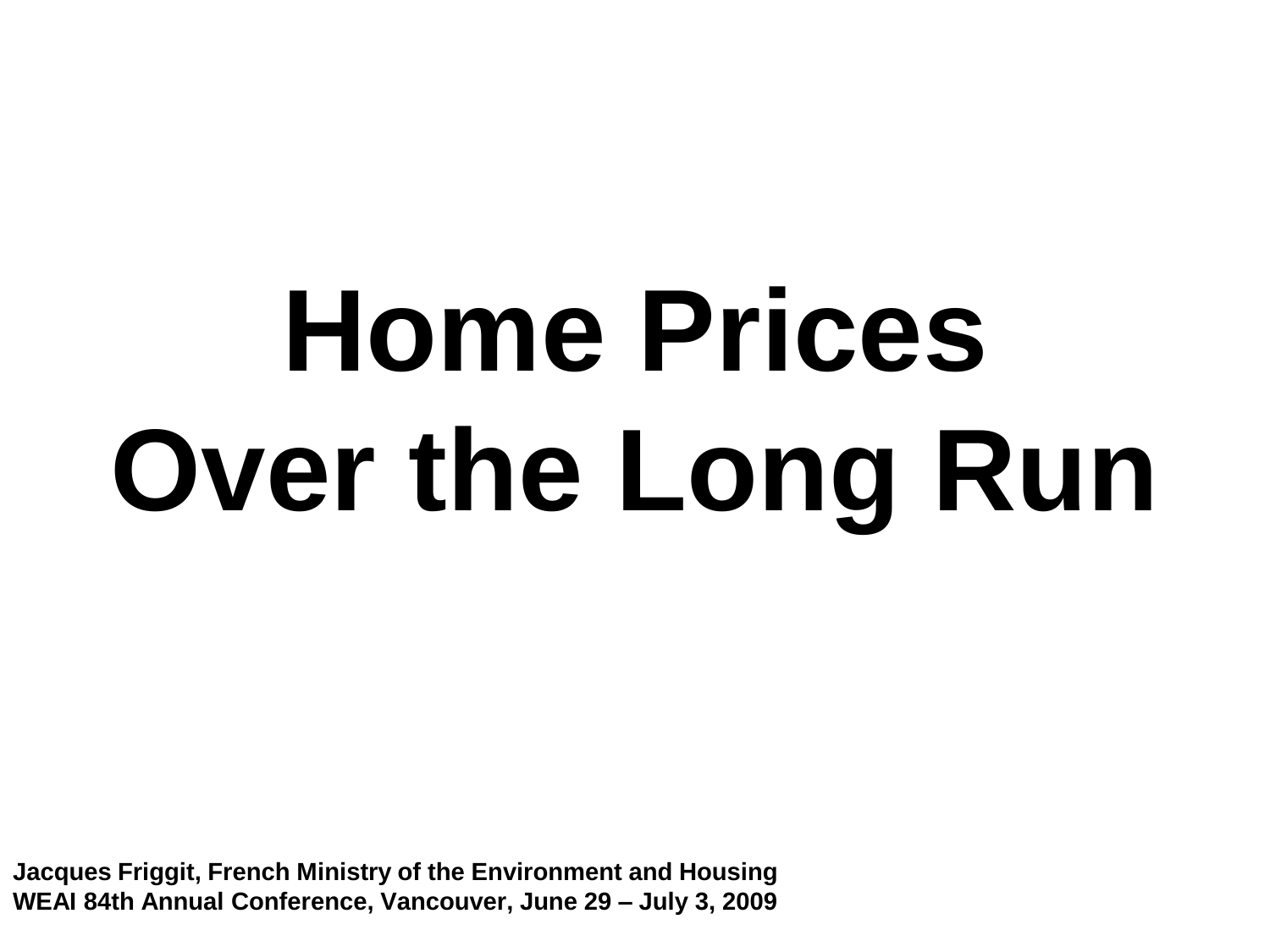### Who I am

- A civil servant with the French ministry in charge of (among many other things) housing
- Working with the internal audit department (CGEDD, formerly CGPC)
- We audit policies (and organizations) ex-ante and ex-post
- We developed audit tools, among them a long term vision
- We provide our long term tools and analyses to our colleagues and to the general public:
	- since Dec 2008 on [http://www.cgedd.developpement](http://www.cgedd.developpement-durable.gouv.fr/rubrique.php3?id_rubrique=138)[durable.gouv.fr/rubrique.php3?id\\_rubrique=138](http://www.cgedd.developpement-durable.gouv.fr/rubrique.php3?id_rubrique=138)
	- earlier, on [www.adef.org/statistiques](http://www.adef.org/statistiques) (ADEF is a non-profit organization, independent from the government; although I published on its website and in its journal, I am not a member of ADEF)
	- including a page and some documents in English
- My work on home prices in the long run began in the late  $1990's.$ 
	- 1950-1997 Paris and France indices published in 1998
	- 1840-1999 Paris and 1936-1999 France indices published in 2001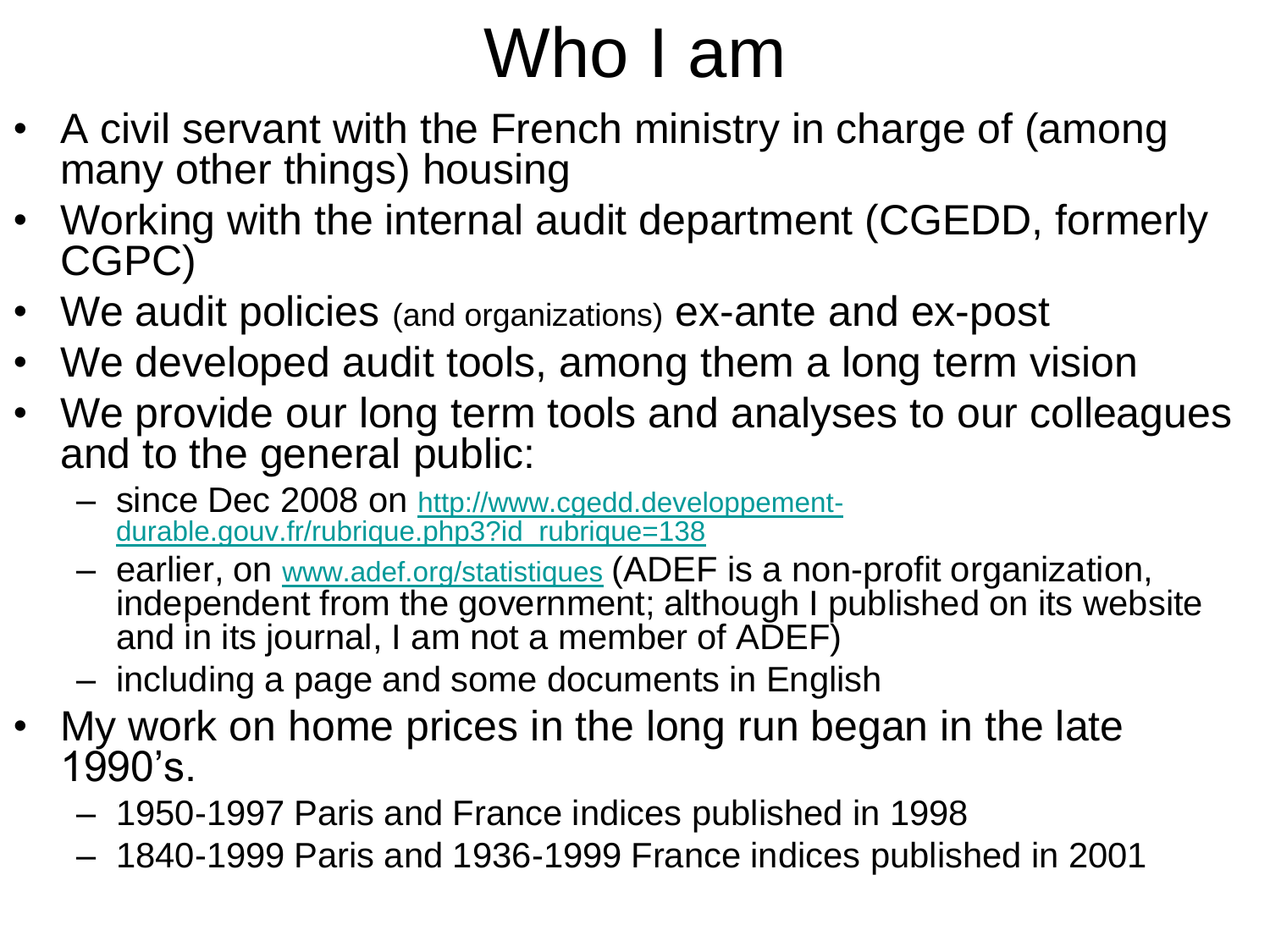### The two papers presented here

• « [Comparing Four Secular Home Price Indices](http://www.cgedd.developpement-durable.gouv.fr/IMG/zip/comp4secind_cle6a1453-1.zip) » , February 2008. This working paper compares secular home price indices in four countries, one of which goes back to the 13th century. It stresses that their long term trend should be interpreted with caution.

[\(http://www.cgedd.developpement-durable.gouv.fr/IMG/zip/comp4secind\\_cle6a1453-1.zip](http://www.cgedd.developpement-durable.gouv.fr/IMG/zip/comp4secind_cle6a1453-1.zip))

- « [Long term \(1800-2005\) Investment in Gold, Bonds, Stocks](http://www.cgedd.developpement-durable.gouv.fr/IMG/zip/ltinv_cle2321f8-1.zip)  [and Housing in France -](http://www.cgedd.developpement-durable.gouv.fr/IMG/zip/ltinv_cle2321f8-1.zip) [with Insights into the USA and the UK](http://www.cgedd.developpement-durable.gouv.fr/IMG/zip/ltinv_cle2321f8-1.zip) : [a Few Regularities](http://www.cgedd.developpement-durable.gouv.fr/IMG/zip/ltinv_cle2321f8-1.zip) » , January 2007 (1st version: mid-2006). This working paper comments on the evolution of asset prices for the past two centuries. Its exhibit 1 compares French and British home prices in the long term. Its exhibit 2 comments on French American cross-border investments in the past two centuries, in terms of return, volatility and diversifying power. [\(http://www.cgedd.developpement-durable.gouv.fr/IMG/zip/ltinv\\_cle2321f8-1.zip\)](http://www.cgedd.developpement-durable.gouv.fr/IMG/zip/ltinv_cle2321f8-1.zip)
- I'll try here to focus more on the results than on the methodology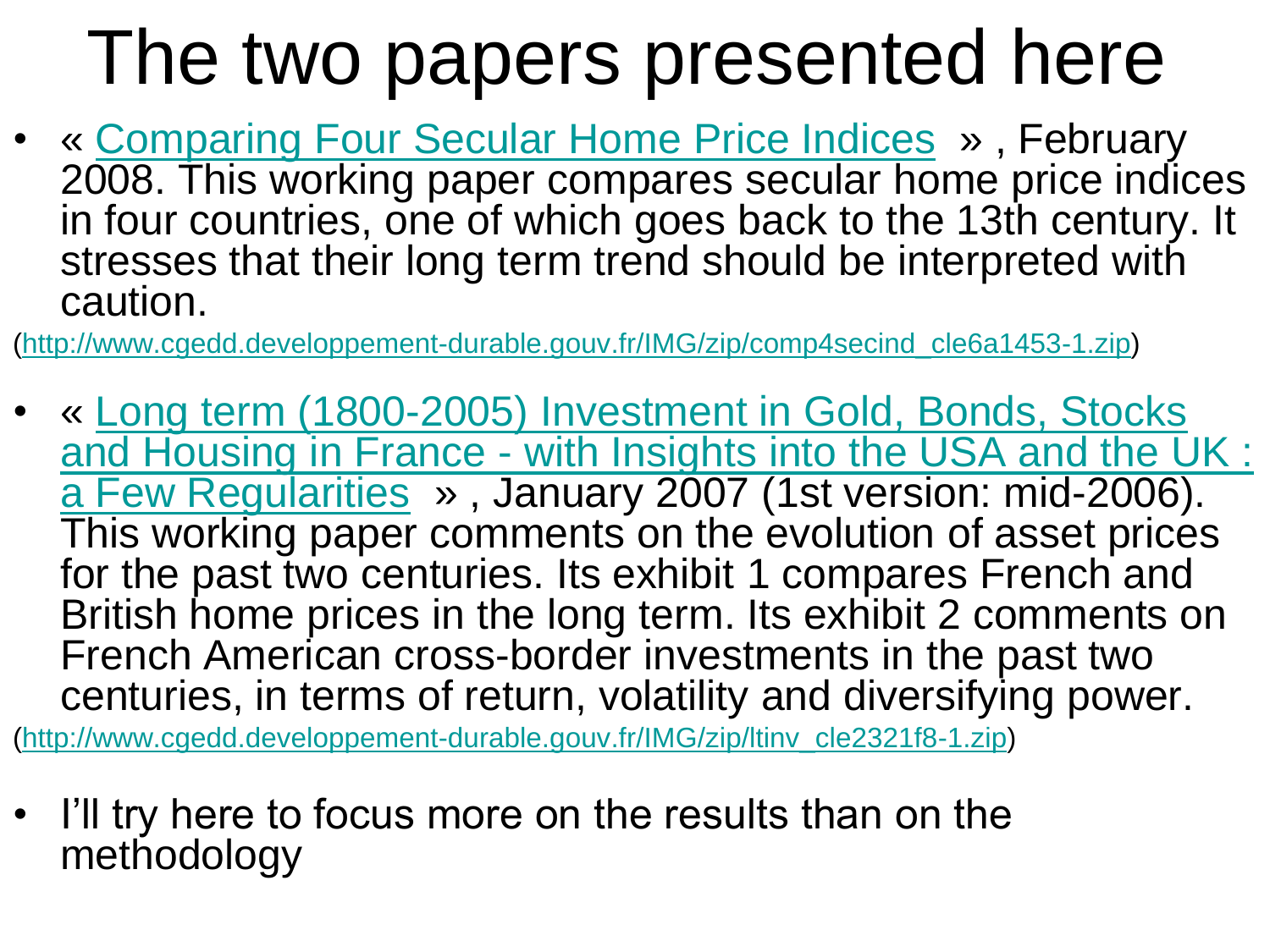### Methodology (=mostly the 1st paper)

- Long run home price indices are very sensitive to:
	- their perimeter (ex: did its social status go up, down?)
		- = > a « Paris index » is not a « France » index, a « Herengracht index » is not a « Netherlands index » nor even an « Amsterdam index »
	- their methodology (may impact an index by around 1% per year or more)
- Usually you don't choose the perimeter (it is determined by your database) and you try to fit the methodology to the type of data as best as you can
- Secular indices usually are based on repeat sales methods (least bad choice or, often, the only possibility) but repeat sales methods are not perfect and there are several variants, ex:
	- How do you take into account changes in quality of a given building over time (obsolescence, better comfort)?
	- What is quality? (includes or not the "quality" of the neighborhood) (and which measure of quality does the database provide)
	- A method fit to one neighborhood, one type of buildings may not be to other ones (ex: Haussmanian Paris buildings versus 13th century Paris wooden houses or versus American wooden suburbian houses)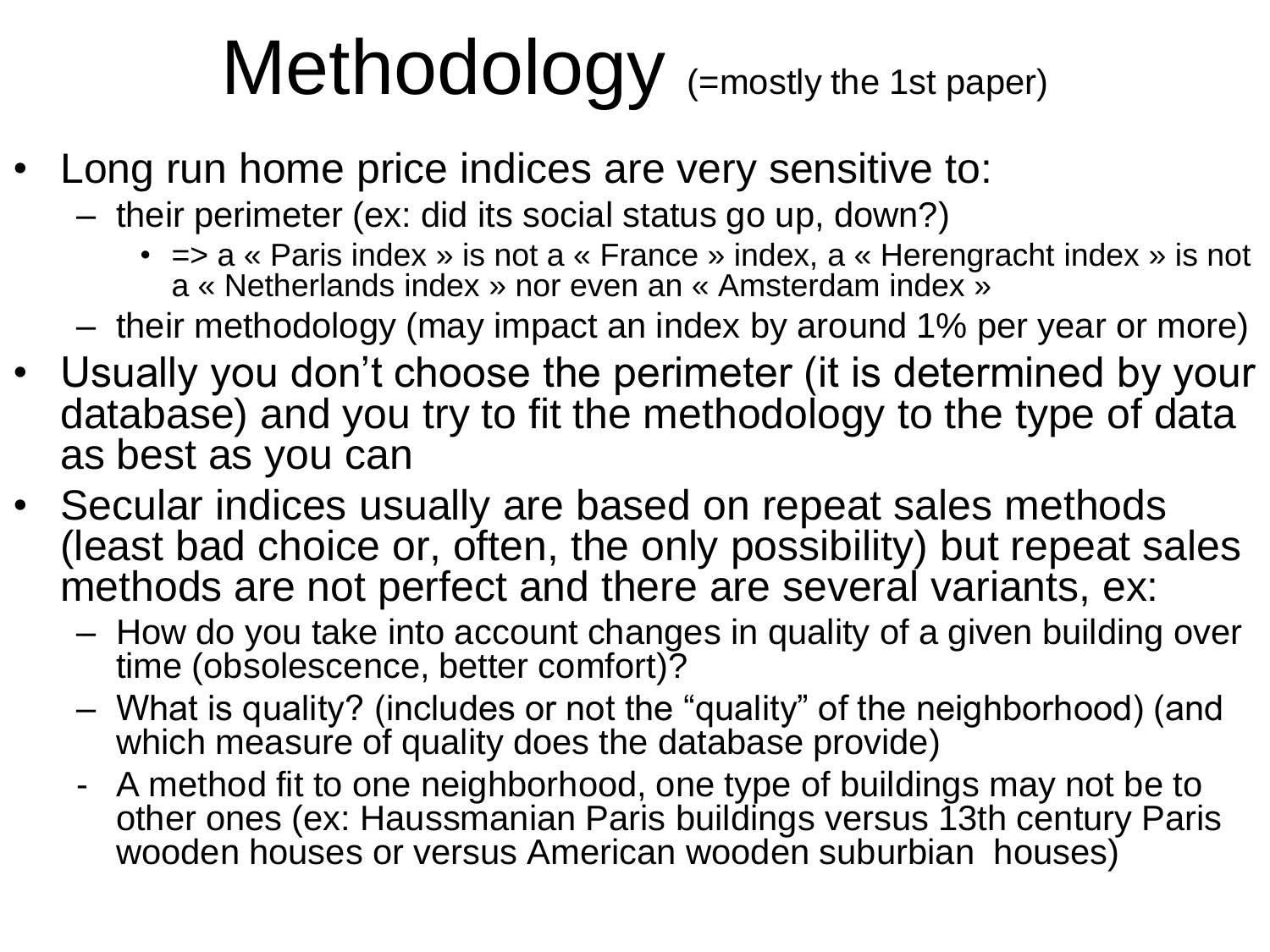#### Our record: d'Avenel's Paris home price index 1200-1800

but fragile:

- quality effects identified but treated in an undisclosed way (not repeat sales),
- transformation of the area ("center of Paris"),

- « CPI », etc. although d'Avenel was a very intelligent person

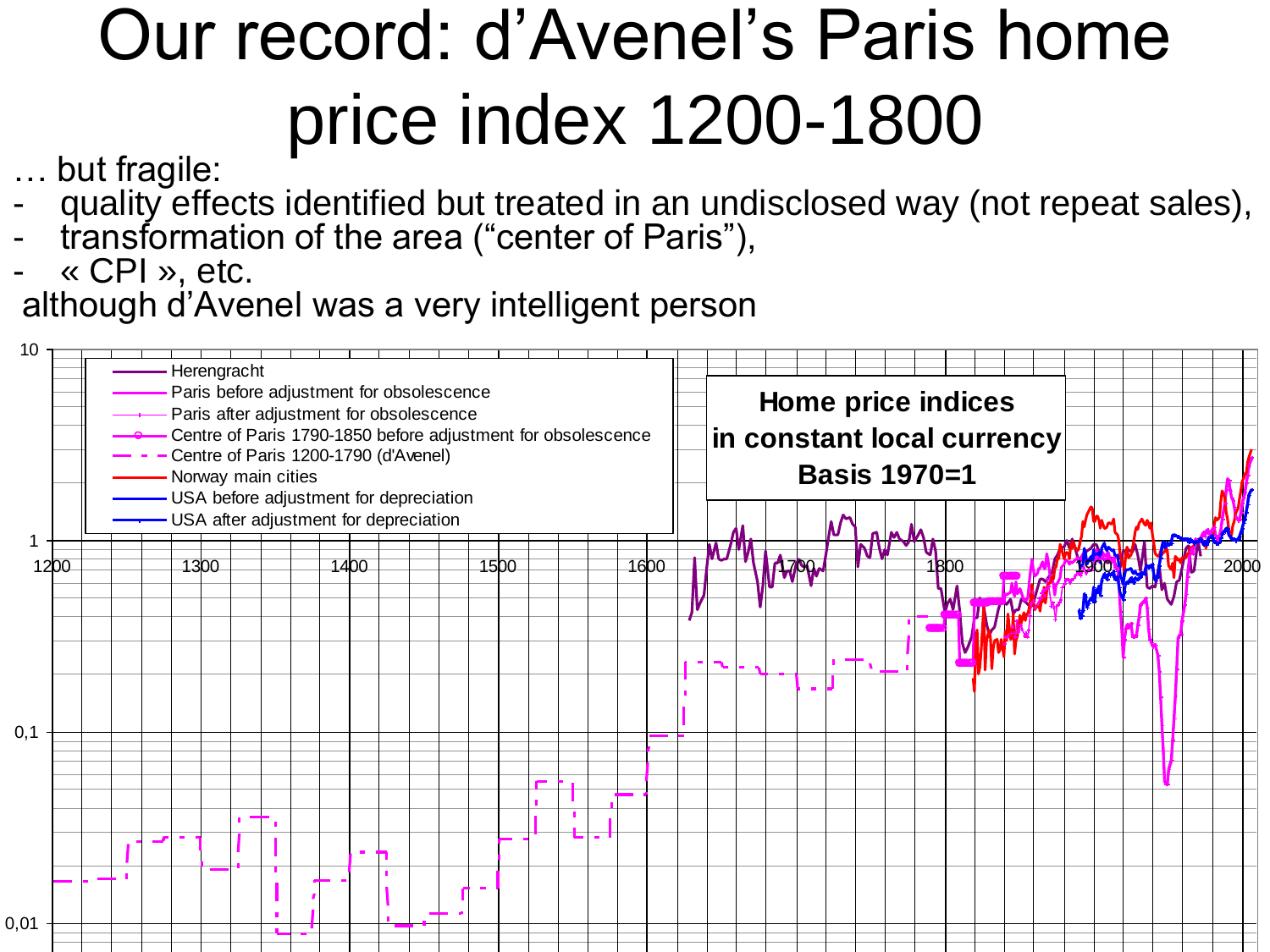A common feature of the four secular home price indices compared

- They grow at various paces, but at most like income per household, more often like the « CPI »
- The differences in trend growth stem in large part at least from methodogical differences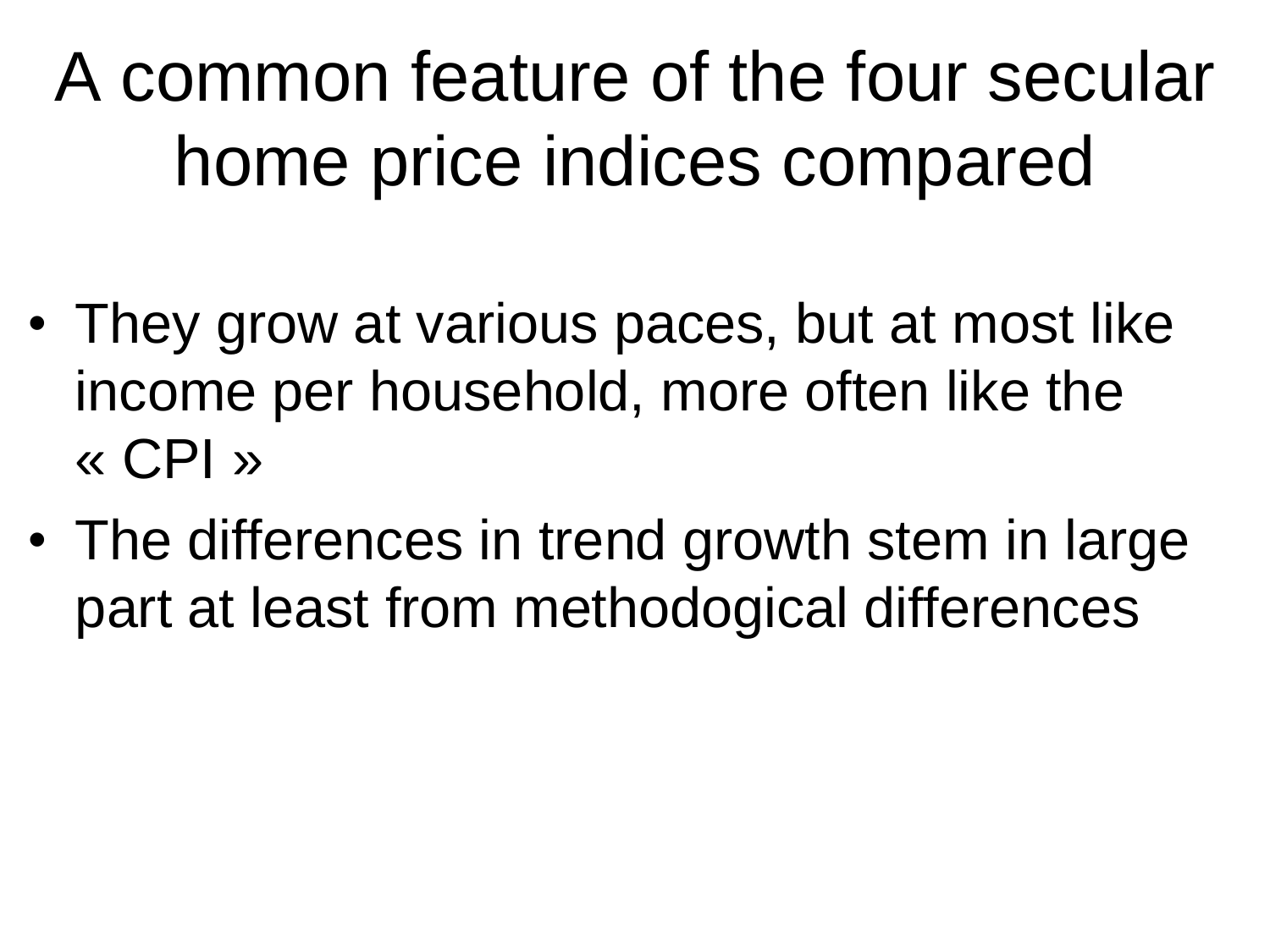#### Results (mostly the 2nd paper) for France with comparative insights into the USA and the UK (updated charts) **Home price index (Paris and France)**

#### **relative to disposable income per household (France)**

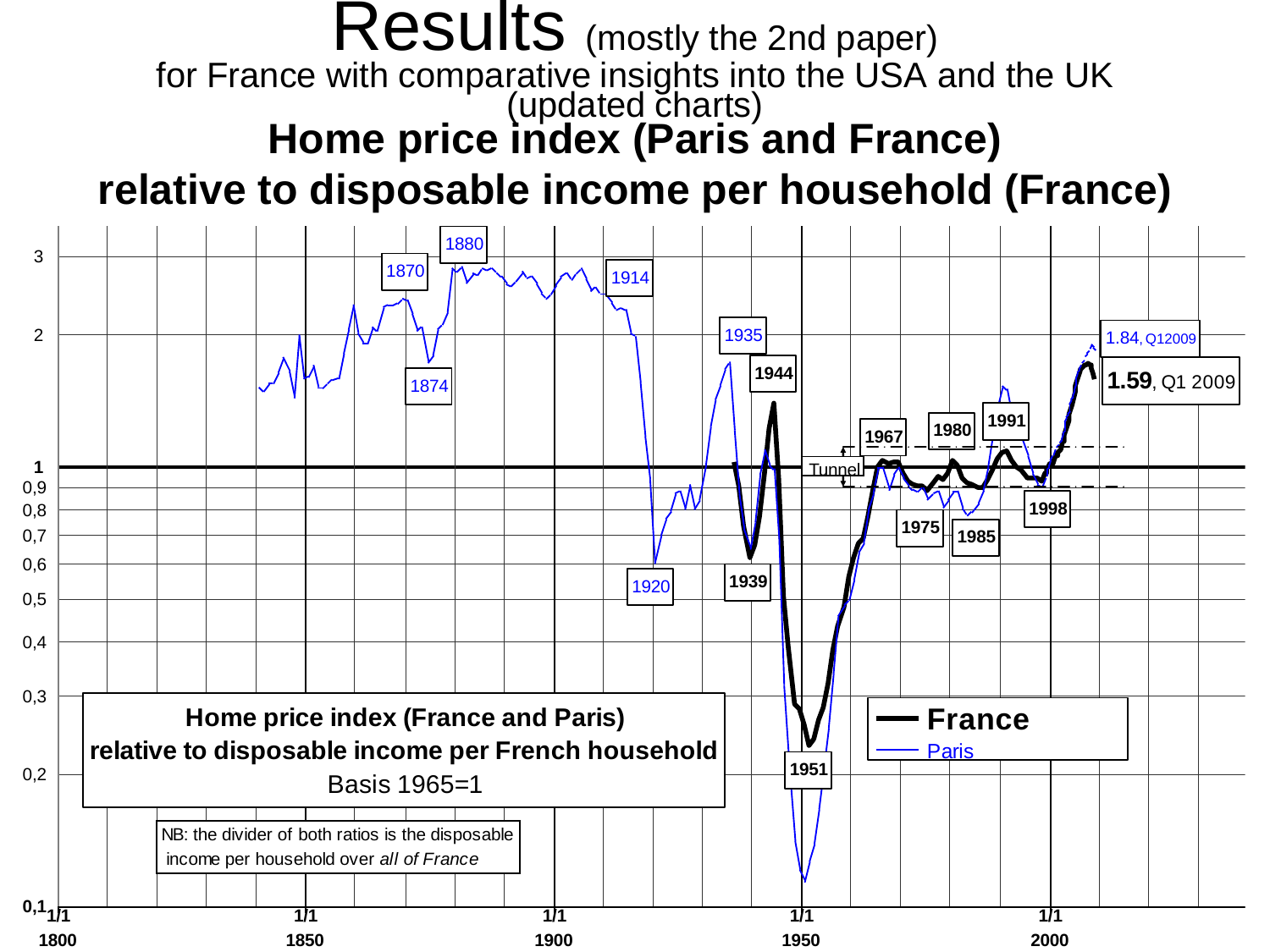#### The « useful » period for extracting « historical regularities » possibly pertinent to anticipate the future begins in 1965 in France

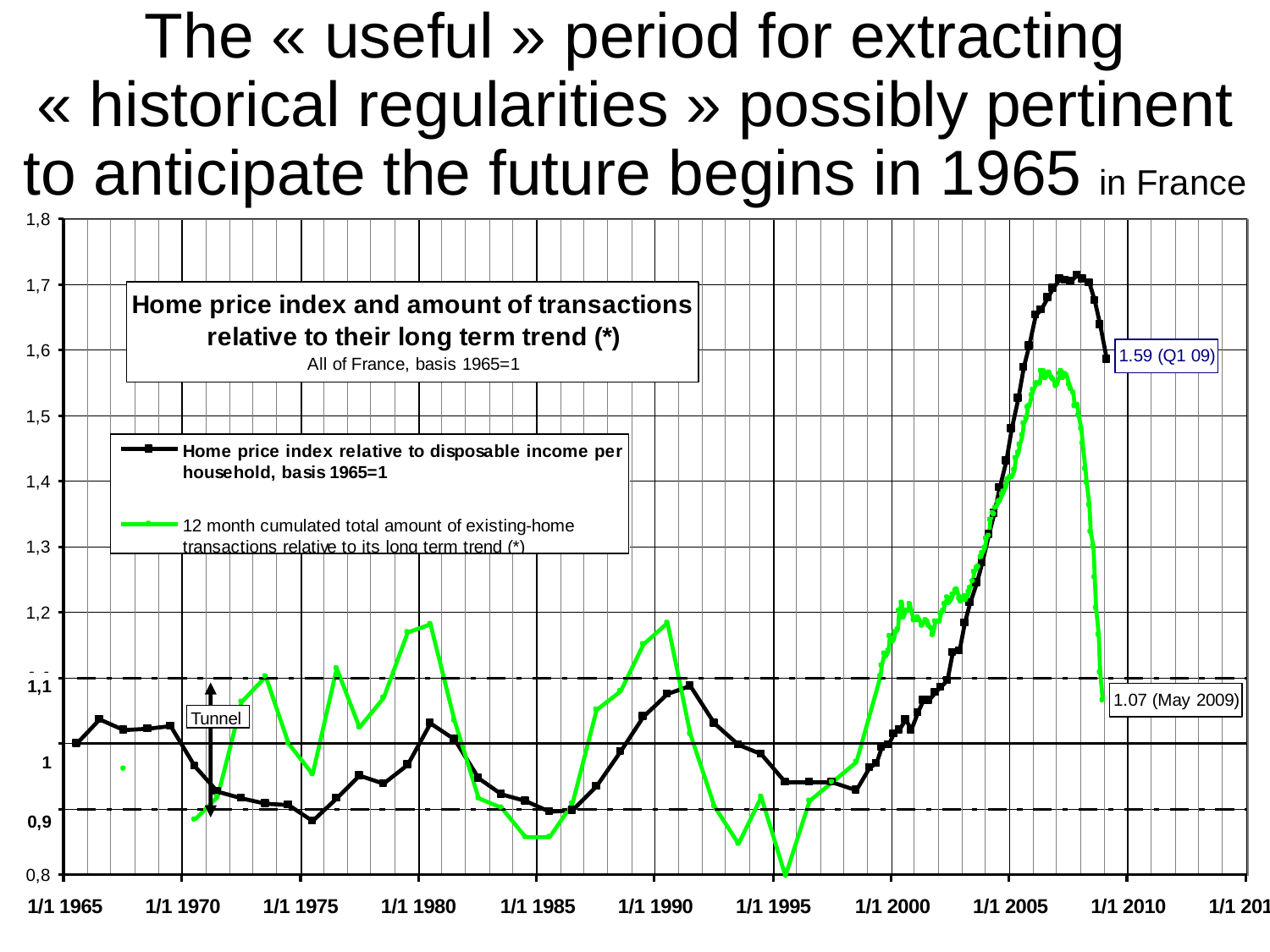#### Comparison with the USA and the UK

(France seems to lag the USA and the UK by 1 to 2 years)

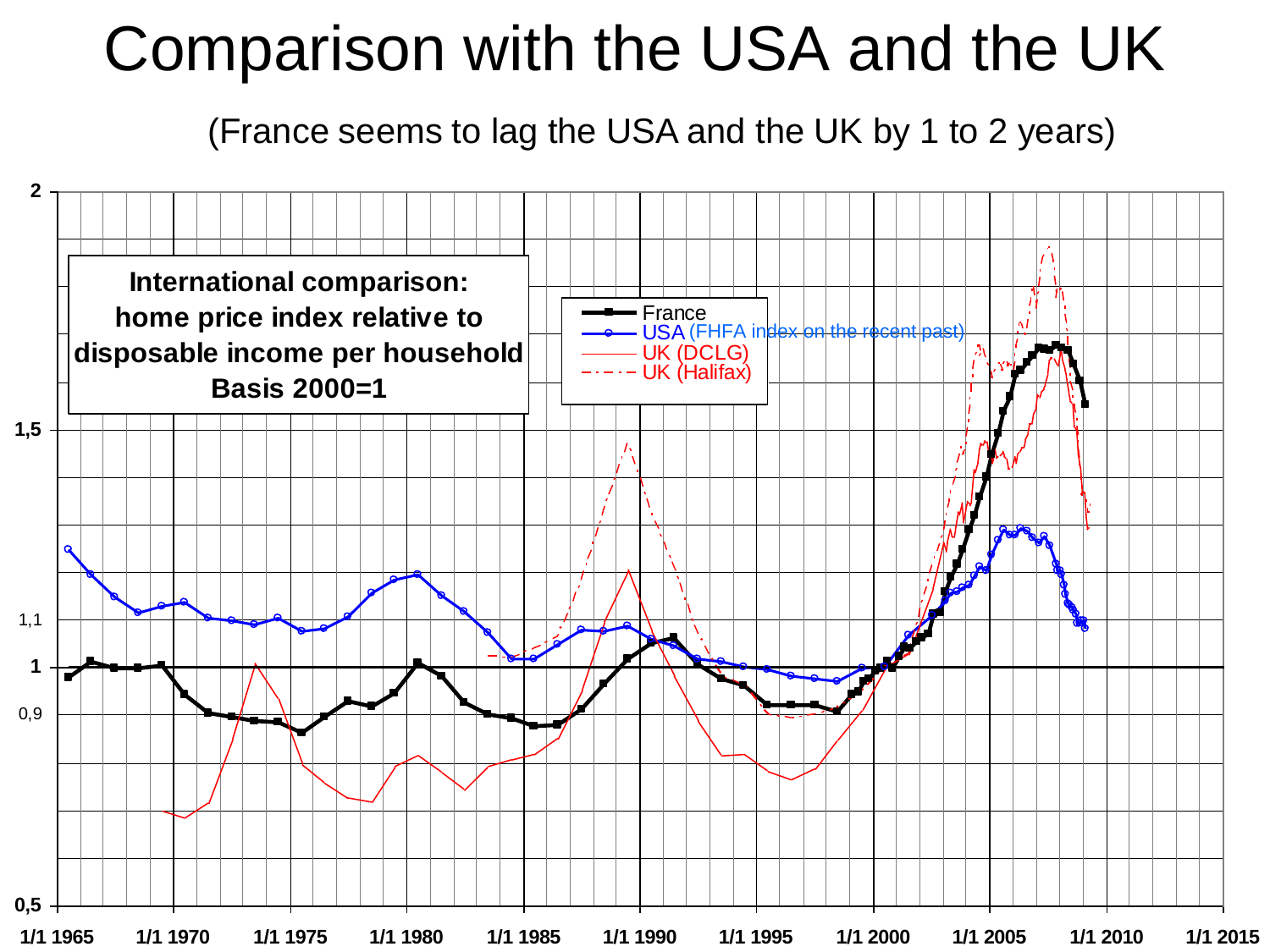#### Main properties of the home price index since 1965

- Mean return process around trend parallel to income per household (or equivalent)
- Consistent with link in space between home price and income per household (but less obvious than it seems)

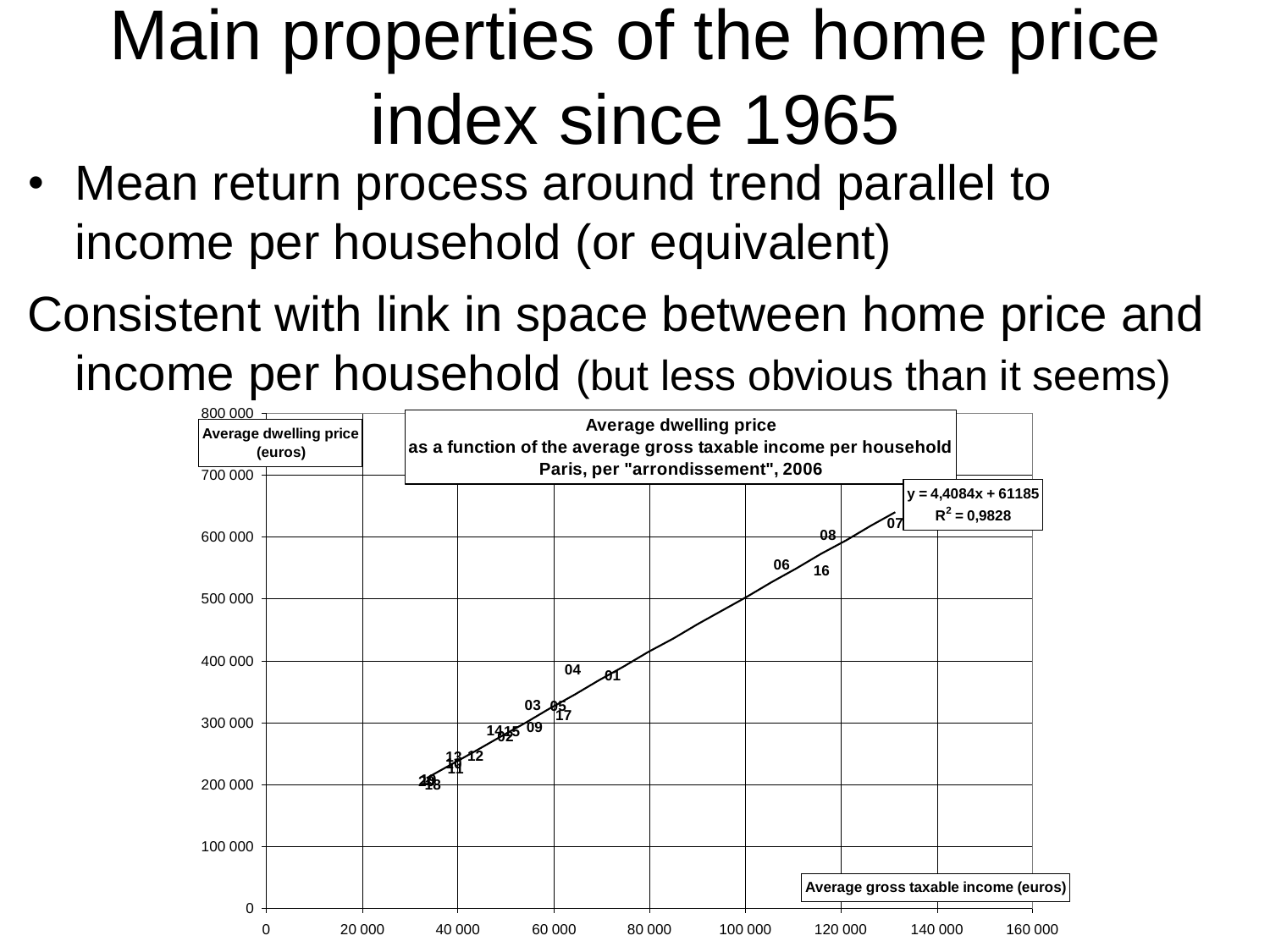#### Main properties of the home price index since 1965 (foll.)

#### • High autocorrelation of 1 year returns

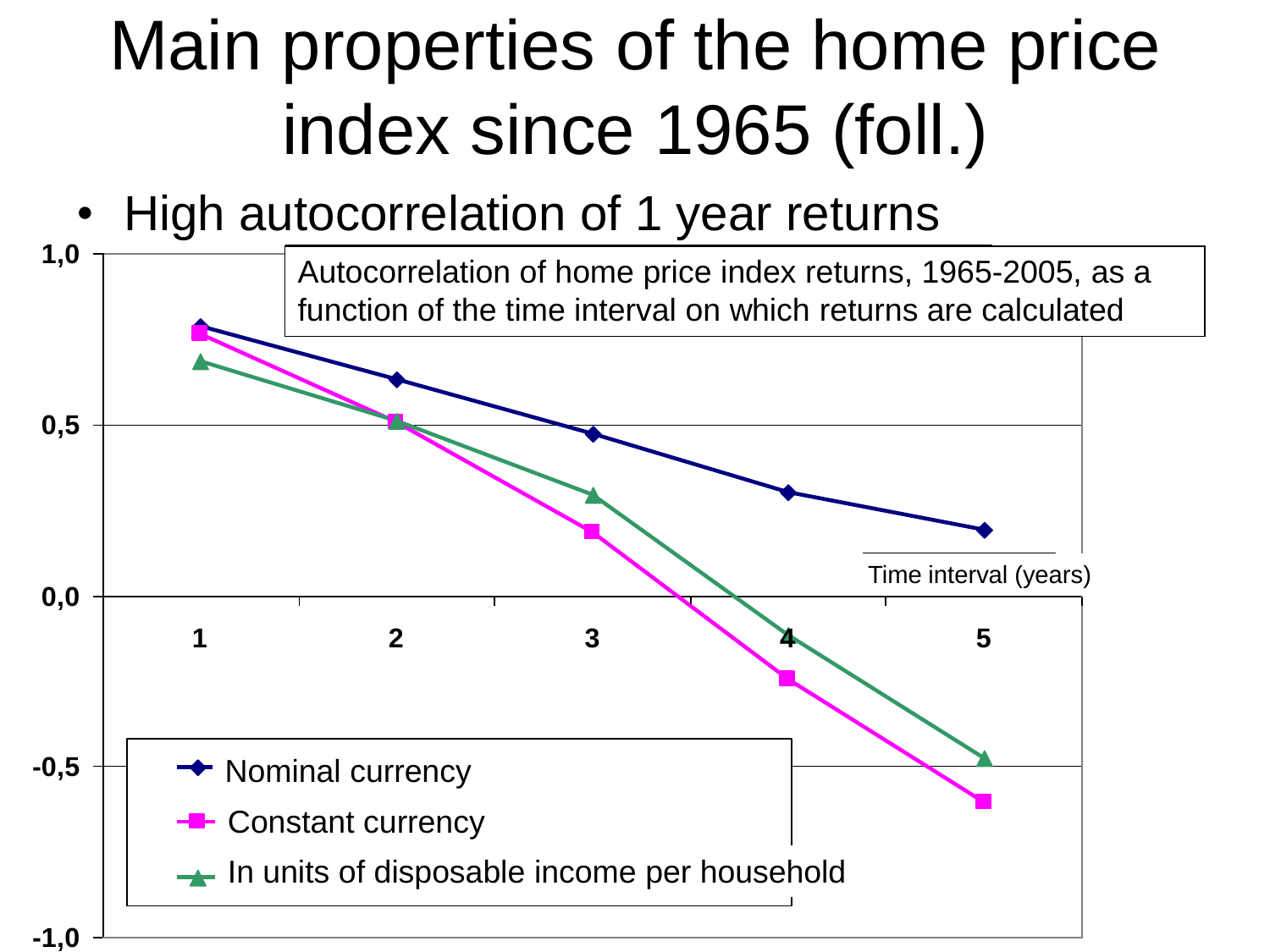#### Main properties of the home price index since 1965 (foll.)

- Beyond that, little link with:
	- « Supply / demand » variables (i.e. size of the housing stock / population or number of households)
	- Interest rates

Counter to intuition but a fact

Tools:

- multiple regressions of returns (or residuals of 1-year autoregression), with ou without lags, on various time intervals, with respect to various aggregates
- Box-Jenkins (ongoing, to be formalized)
- State spaces (SAS proc ucm) (to be done, but little prospect of change in the conclusion)
- Dependence with respect to « liquidity », or lenders' « propensity to lend », not tested because I don't have a data series representative of these concepts – Maybe explains France's 1 to 2 year lag with respect to the USA and the UK – Link with the other papers presented in this session?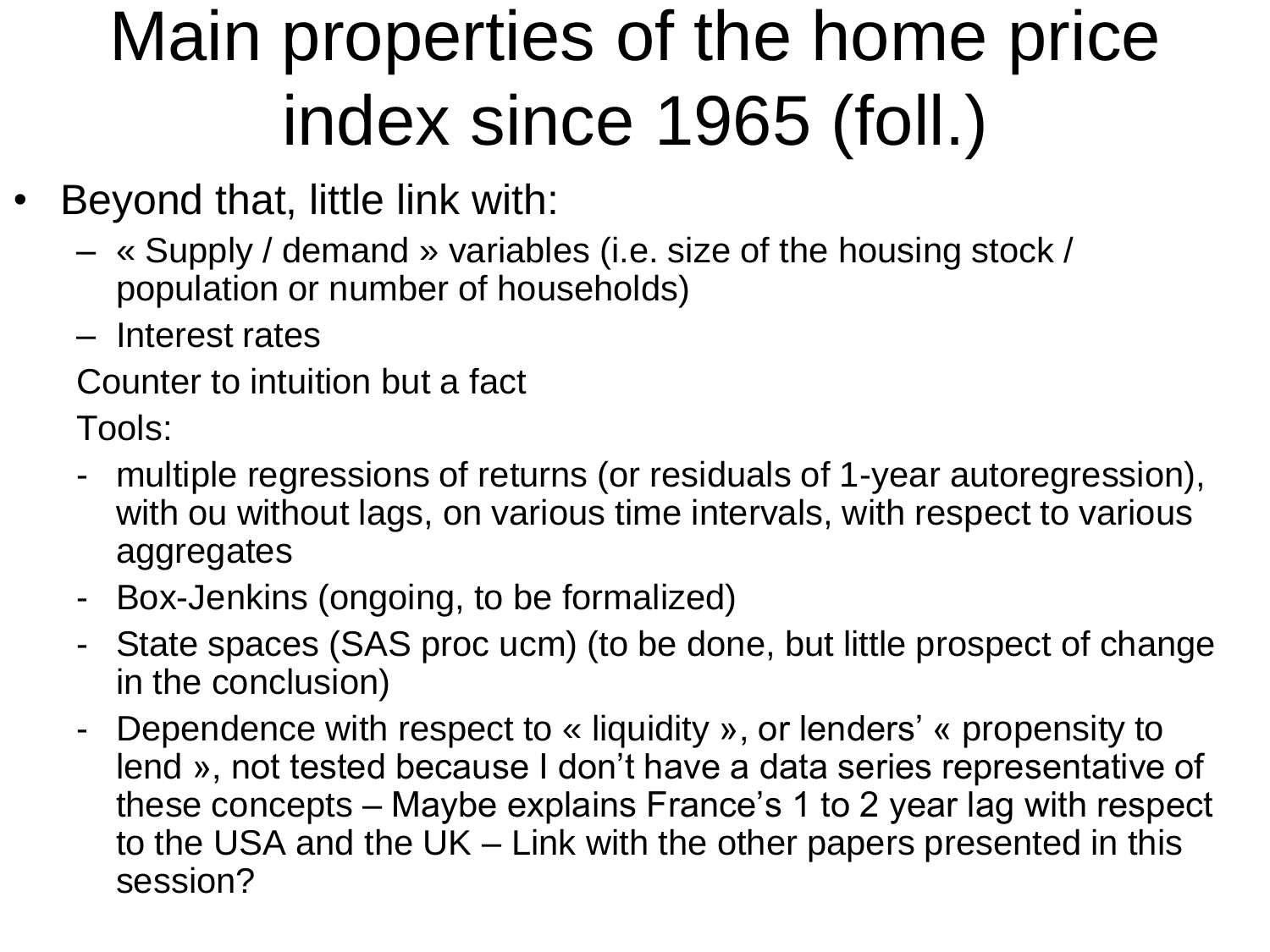#### **Illustration (beginner's level): no coincidence between changes in home prices and changes in interest rates**

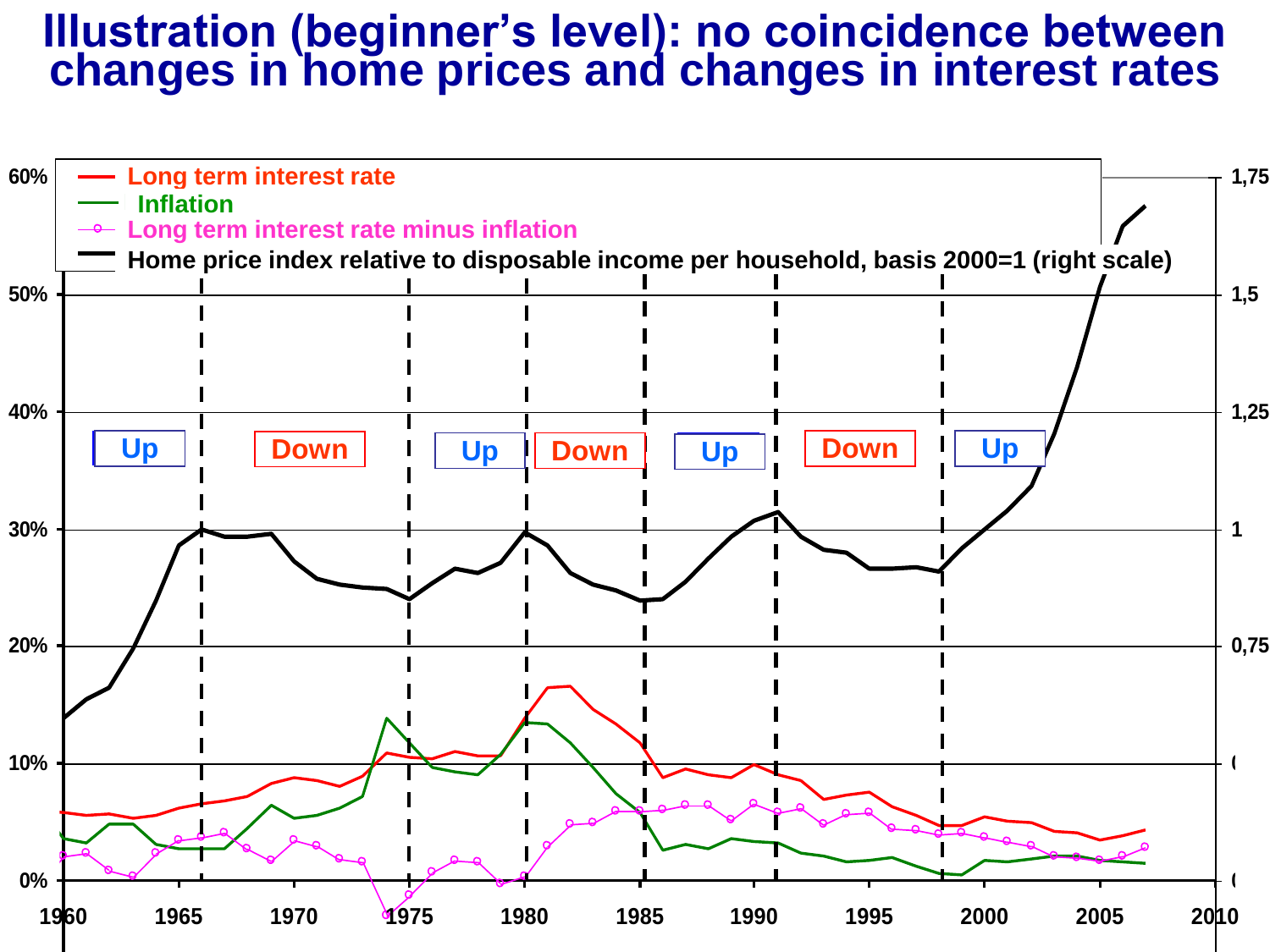#### We also have data on the amount of real estate transactions

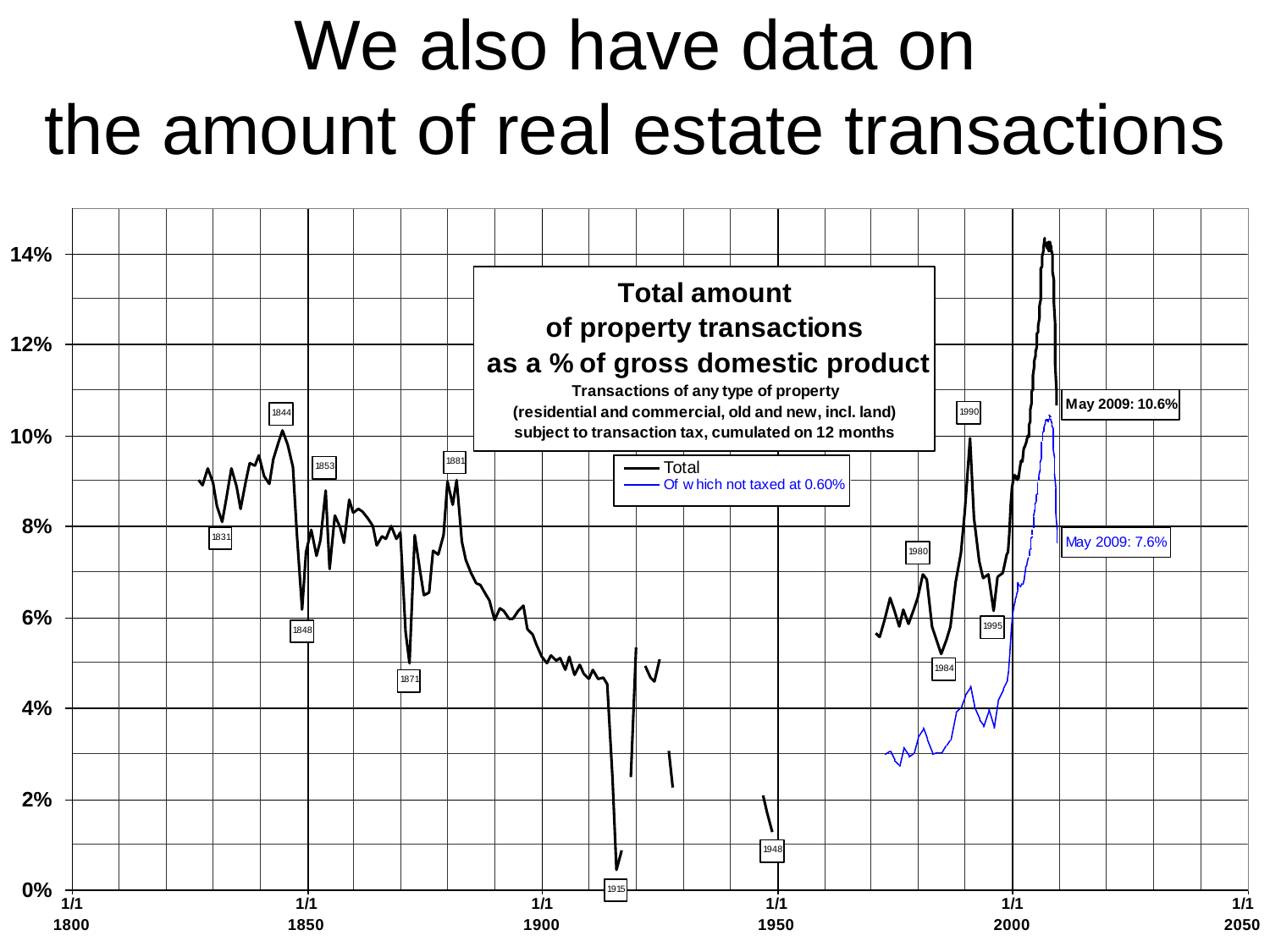#### We also have data on the value of an investment in stocks (dividends reinvested)

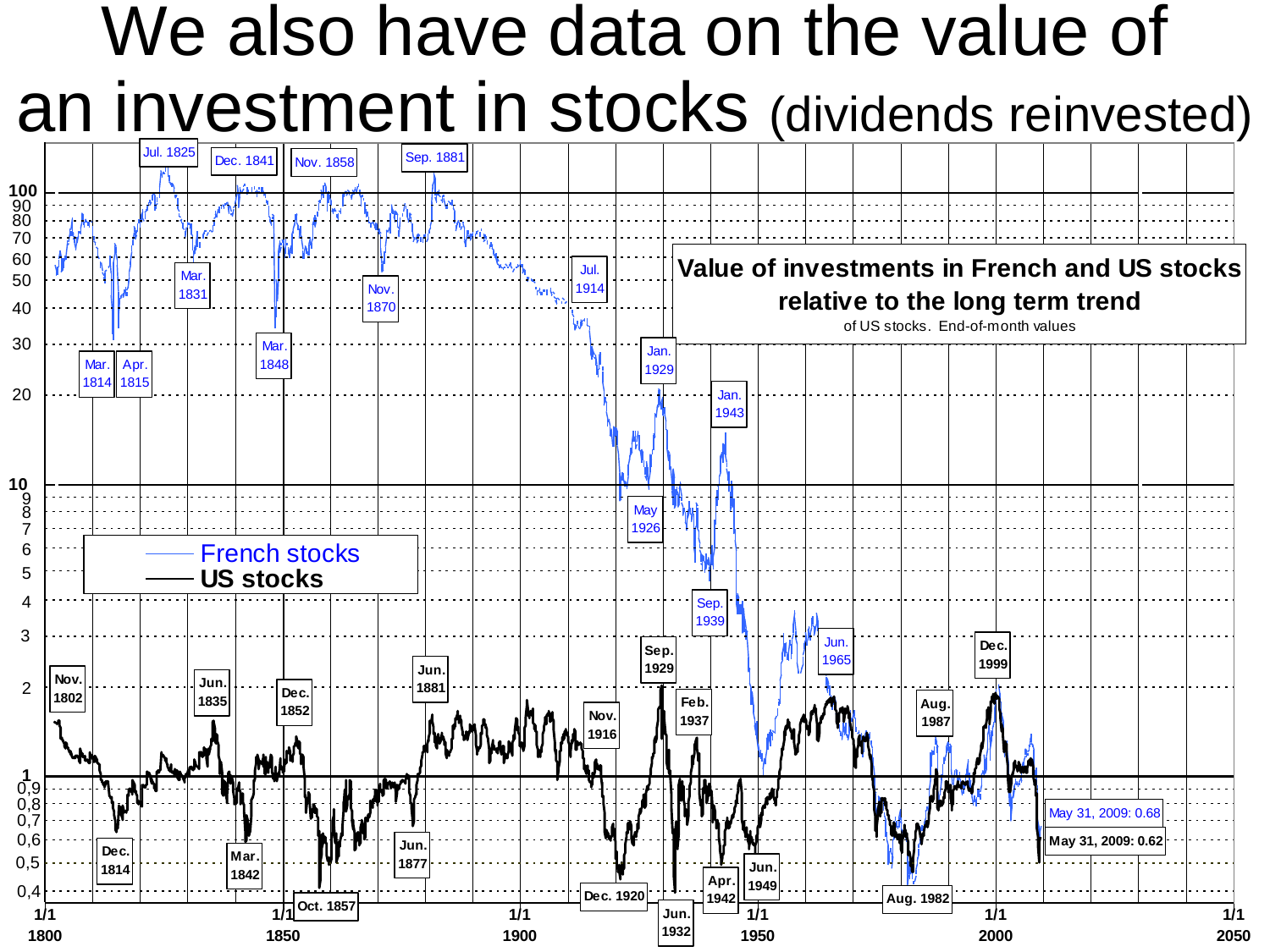### Investment in housing (in Paris) compared to other investments

- Return / volatility as proxies for return / risk couples
- Return / volatility couples are mostly consistent, once one factors out specific phenomena
- The following charts are for French investors (i.e., investors whose currency is the French one)
- Excluding taxes on income and capital gains but including property taxes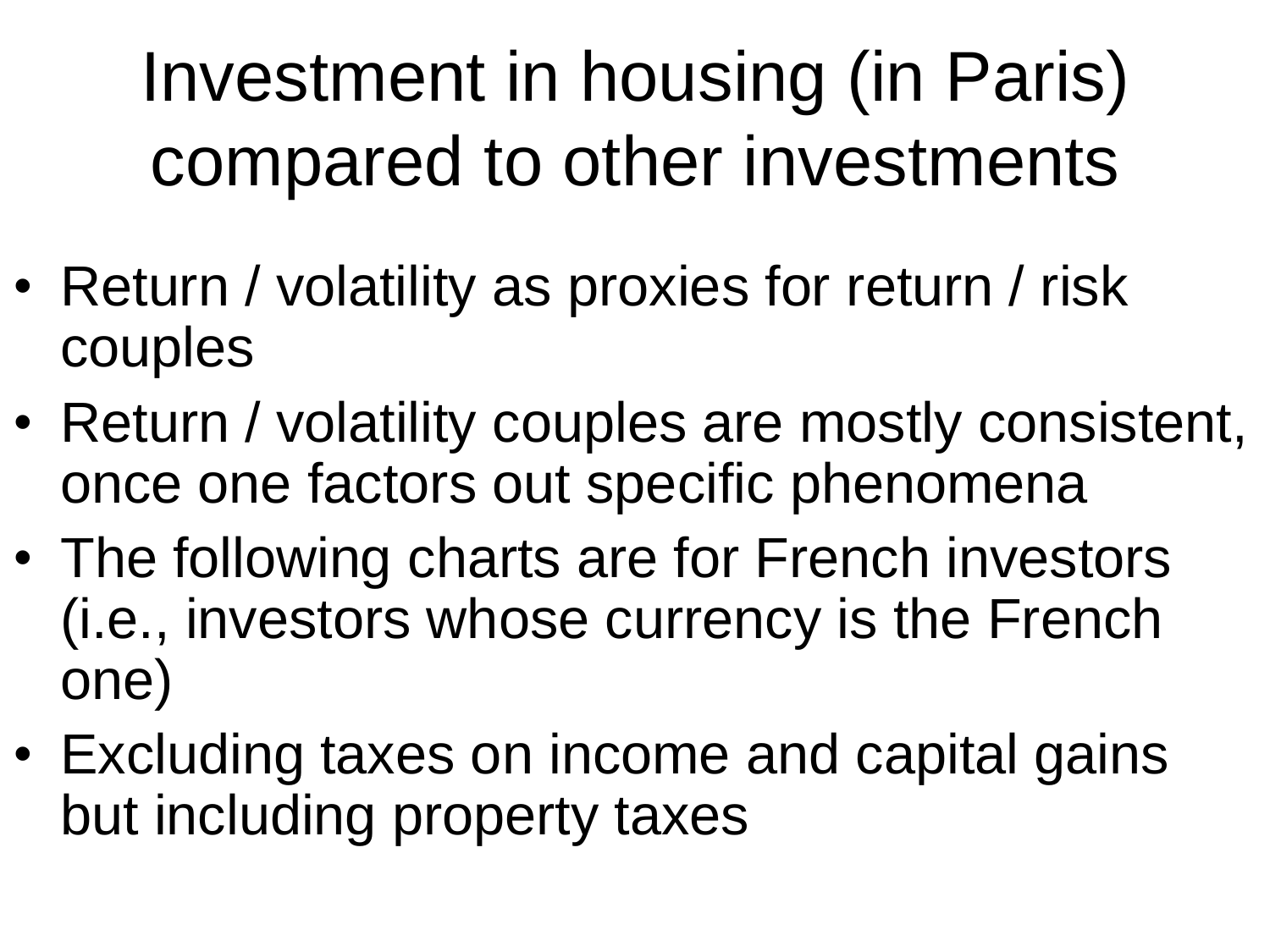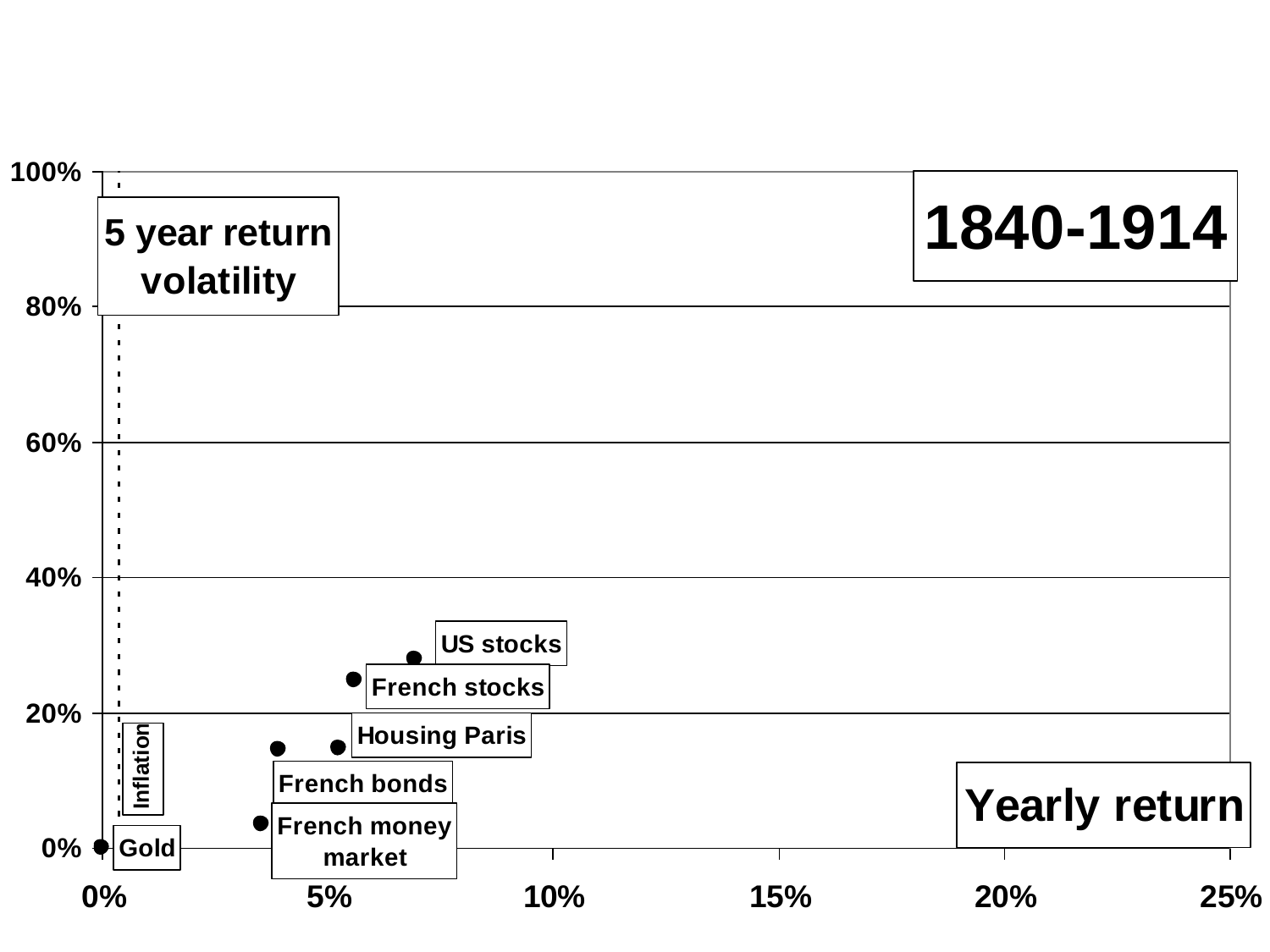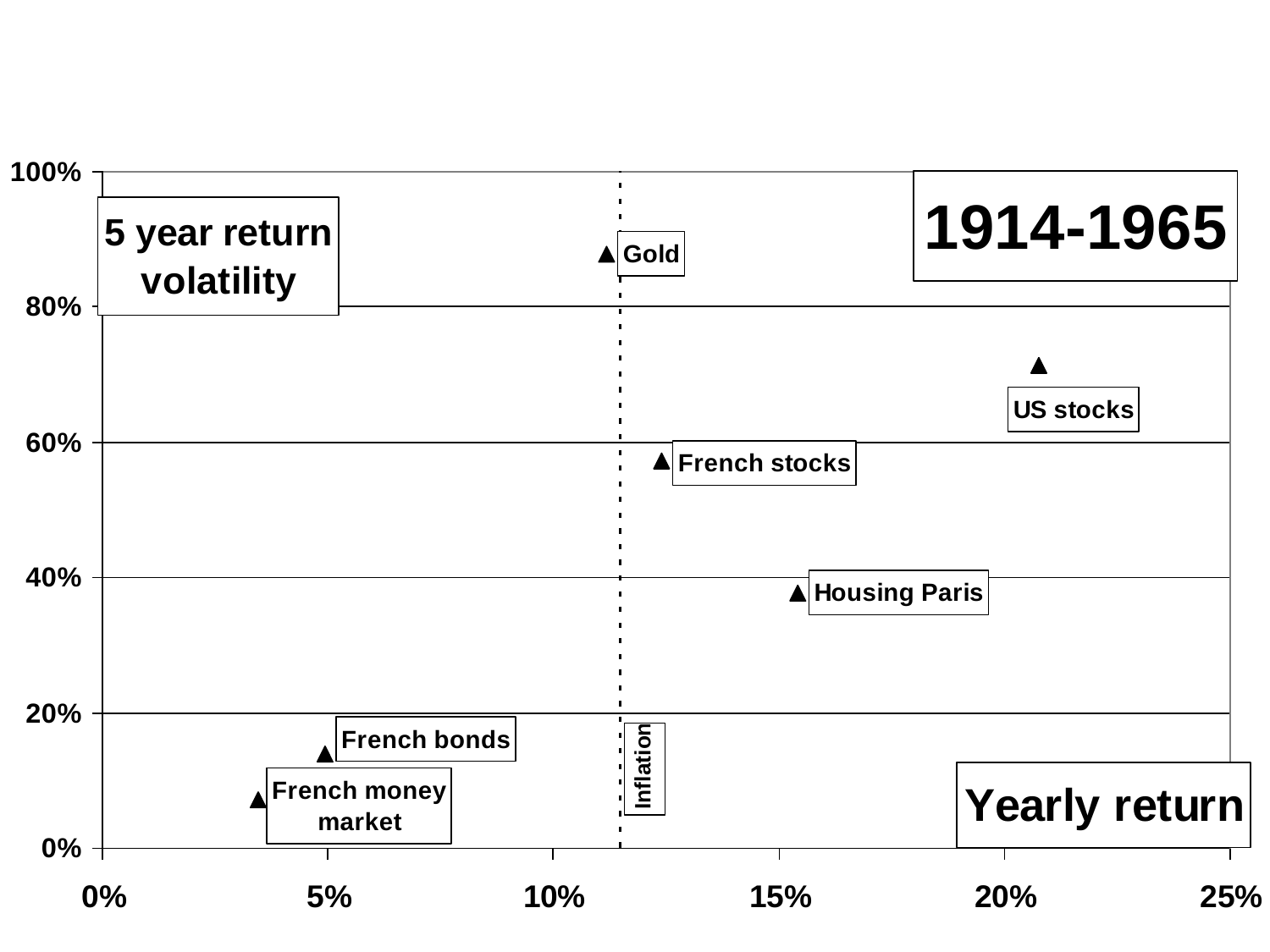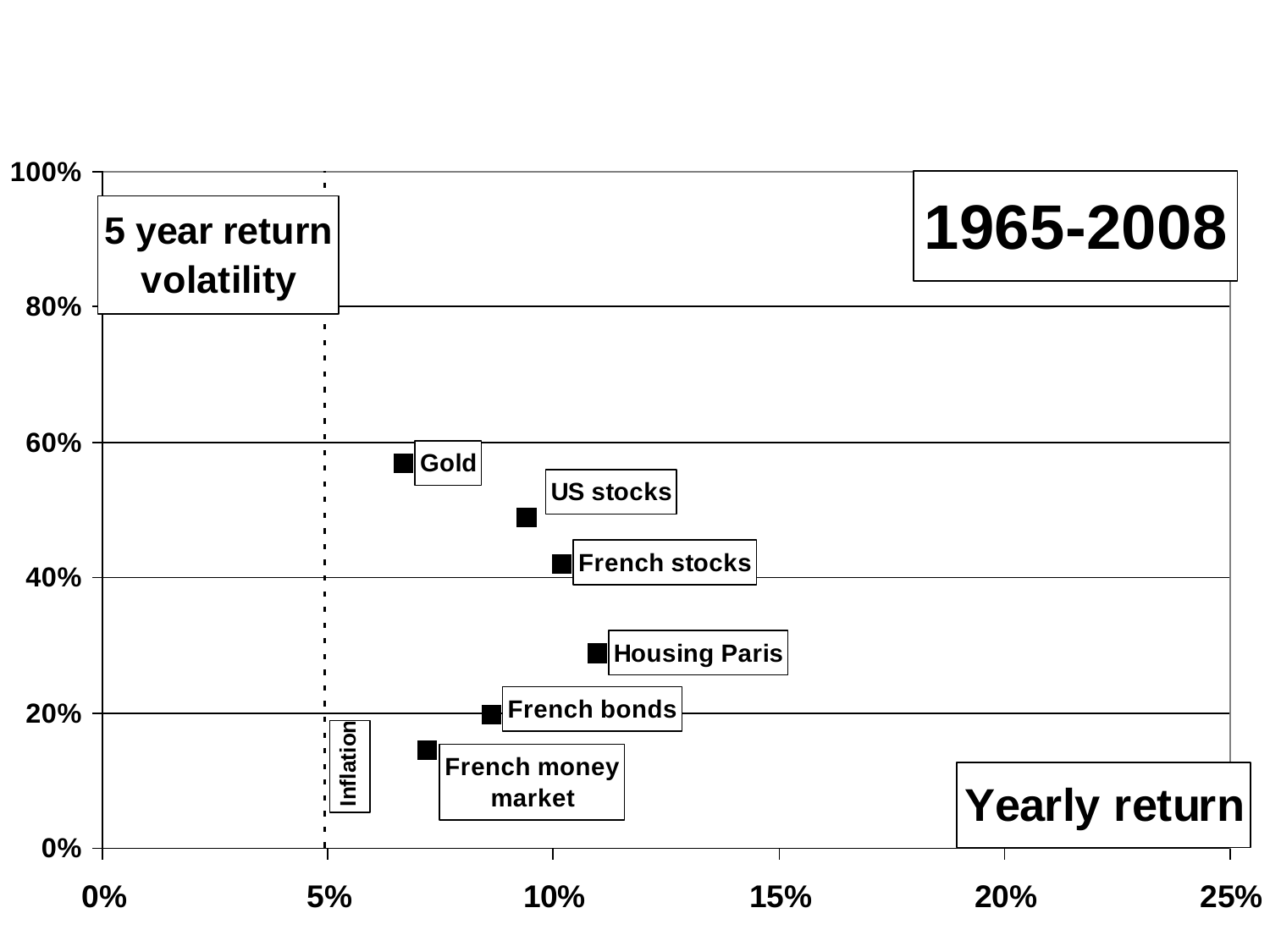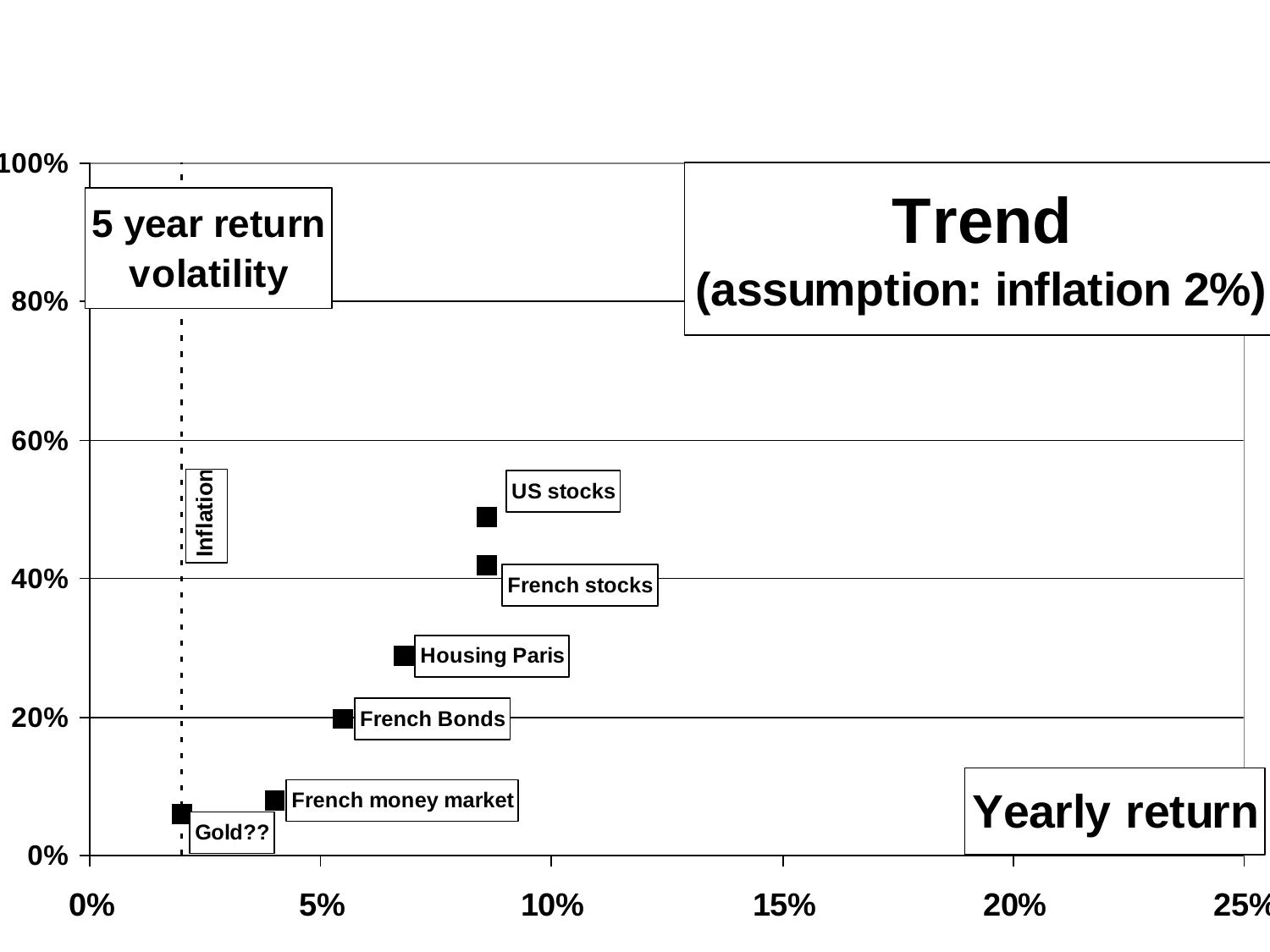#### Investment in housing (in Paris) compared to other investments

• Not visible on charts: (physical) housing diversifies portfolios out of stocks (intuitive) and bonds (linked to absence of significant correlation with interest rates)